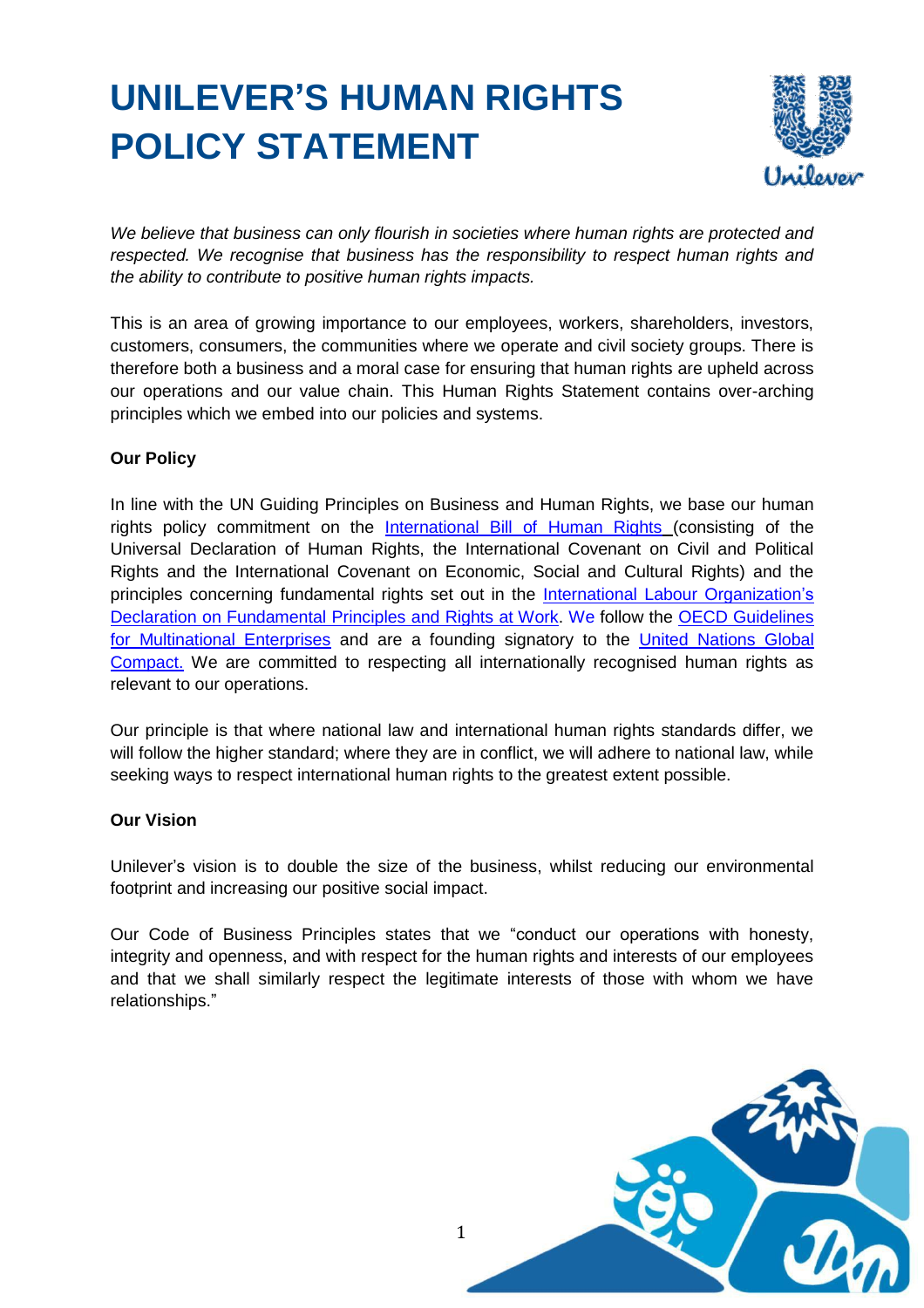

In our business dealings we expect our partners to adhere to business principles consistent with our own. We prohibit discrimination, forced, trafficked and child labour and are committed to safe and healthy working conditions and the dignity of the individual. Also the right to freedom of association and collective bargaining and effective information and consultation procedures.

We conduct our Security operations in alignment with the Group Security Framework, national legal requirements and international standards. We recognise the importance of land rights. We are committed to the principle of free, prior and informed consent, and support its implementation by national authorities.

## **Responsible Sourcing**

We have a large and diverse extended supply chain and we recognise the critical role our suppliers play in helping us to source responsibly and sustainably. Our Responsible [Sourcing](https://www.unilever.com/Images/responsible-sourcing-policy-interactive-final_tcm244-504736_en.pdf) Policy sets out our expectations with regards to the respect for the human rights, including labour rights, of the workers in our extended supply chain.

We will only work with suppliers who implement our Responsible Sourcing Policy. They must agree to ensure transparency, to remedy any shortcomings, and to drive continuous improvement.

Our Responsible Sourcing Policy contains clear requirements and guidance on grievance mechanisms.

## **Addressing Human Rights Impacts**

We recognise that we must take steps to identify and address any actual or potential adverse impacts with which we may be involved whether directly or indirectly through our own activities or our business relationships. We manage these risks by integrating the responses to our due diligence into our policies and internal systems, acting on the findings, tracking our actions, and communicating with our stakeholders about how we address impacts.

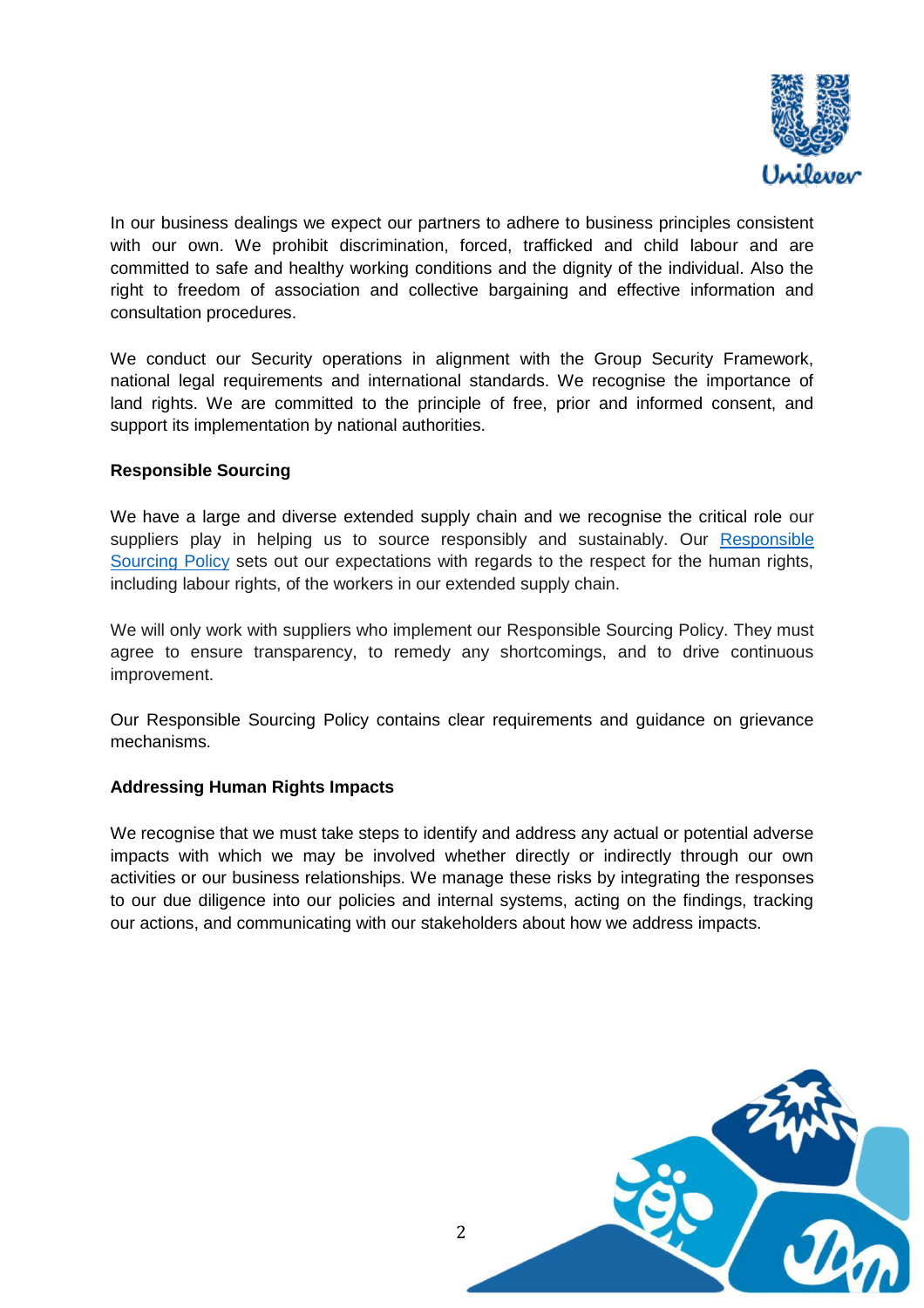

We understand that human rights due diligence is an ongoing process that requires particular attention at certain stages in our business activities, such as when we form new partnerships or our operating conditions change, as these changes may create new potential or actual impacts on human rights.

In certain countries where we operate, there are particularly high, systemic risks of human rights abuses. We understand that this means that we must put in place additional due diligence to assess these risks and address them effectively, where appropriate, using our leverage to work either in one-to-one relationships or in broad-based partnerships.

We recognise the importance of dialogue with our employees, workers and external stakeholders who are or could potentially be affected by our actions. We pay particular attention to individuals or groups who may be at greater risk of negative human rights impacts due to their vulnerability or marginalisation and recognise that women and men may face different risks.

## **Remedy**

We place importance on the provision of effective remedy wherever human rights impacts occur through company-based grievance mechanisms. We continue to build the awareness and knowledge of our employees and workers on human rights, including labour rights, encouraging them to speak up, without retribution, about any concerns they may have, including through our grievance channels. We are committed to continue increasing the capacity of our management to effectively identify and respond to concerns. We also promote the provision of effective grievance mechanisms by our suppliers.

## **Empowering Women through Rights, Skills and Opportunities**

Around the world many women face discrimination and disadvantage, lack access to skills and training, and face roadblocks to their active participation in the economy. They often lack the protection of basic rights and laws. Poverty, discrimination and violence against women are major barriers to opportunity.

Women are integral to our business model and growth ambitions. We seek to manage and grow socially responsible businesses where women participate on an equal basis. We believe that women's rights and economic inclusion are priorities to win long-term.